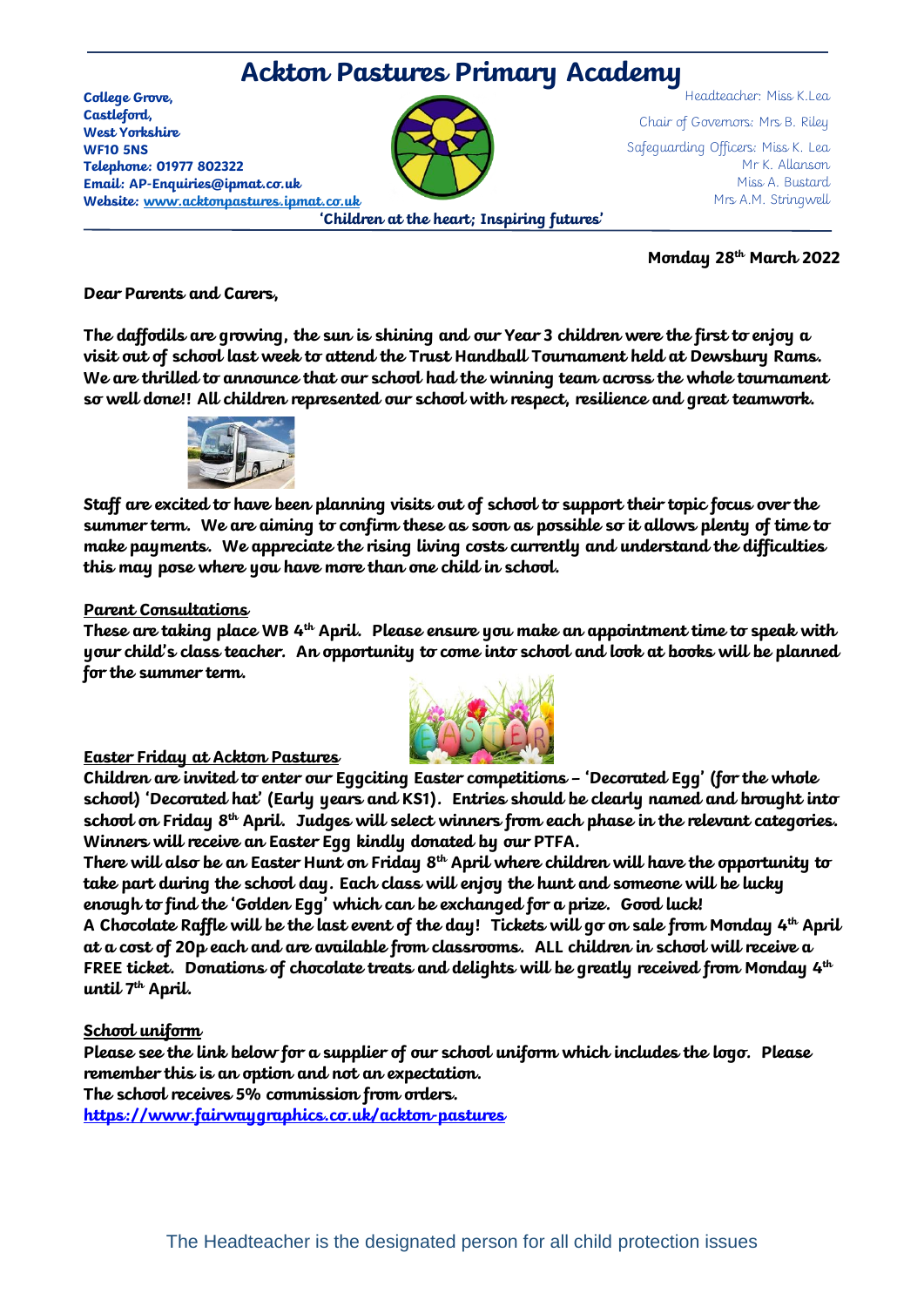# **COVID Cases**

**We are currently seeing a rise in positive cases across school. We would like to thank parents and carers for your support in ensuring children are well enough to attend school or collecting at your earliest convenience when informed children are unwell. Please see the website for the current Risk Assessment.** 

# **Lost Property**

**We have a significant amount of lost property at the moment. Please call round to the reception and check if anything belongs to your child. We can easily return named items so please ensure they are labelled.**

# **Picture News**

**Picture News is a resource we use to provide our children with opportunities to learn from the world around us. We look at and discuss a current issue and question that is linked to the news. This helps to open up the world for the children and broaden their interests so that they can make more informed decisions.** 

**Last week's issue is shown on the poster below. We would encourage you to talk about this at home with the children. There are no right or wrong answers, it is an opportunity to discuss opinions together.**



Let's look at this week's story

Royal Mail has announced that stamp prices are to go up for both 1st and 2nd class options. The price of a 1st class stamp will rise by 10p to 95p on 4th April. The cost of a 2<sup>nd</sup> class stamp will increase by 2p to 68p. Royal Mail has explained that prices have had to go up as people are sending fewer letters and its running costs have increased. In a statement it said, "Royal Mail has considered these pricing changes very carefully in light of the long-term structural decline in letter usage".

# **Attendance**

| <b>RL</b>      | 97.7%        |
|----------------|--------------|
| <b>RP</b>      | 97%          |
| 1 <sub>C</sub> | 91.4%        |
| 1/2S           | 85.8%        |
| 2V             | 95.3%        |
| 3B             | <b>98.3%</b> |
| 3/4H           | 88.2%        |
| 4S             | 92.8%        |
| 5AP            | 89.2%        |
| 5/6L           | 94.8%        |
| 6W             | 90.8%        |
| Whole school   | 90.5%        |
|                |              |

**Congratulations to our reception classes who have a percentage above our school target of 97% and a special congratulations to 3B who had the highest percentage!**